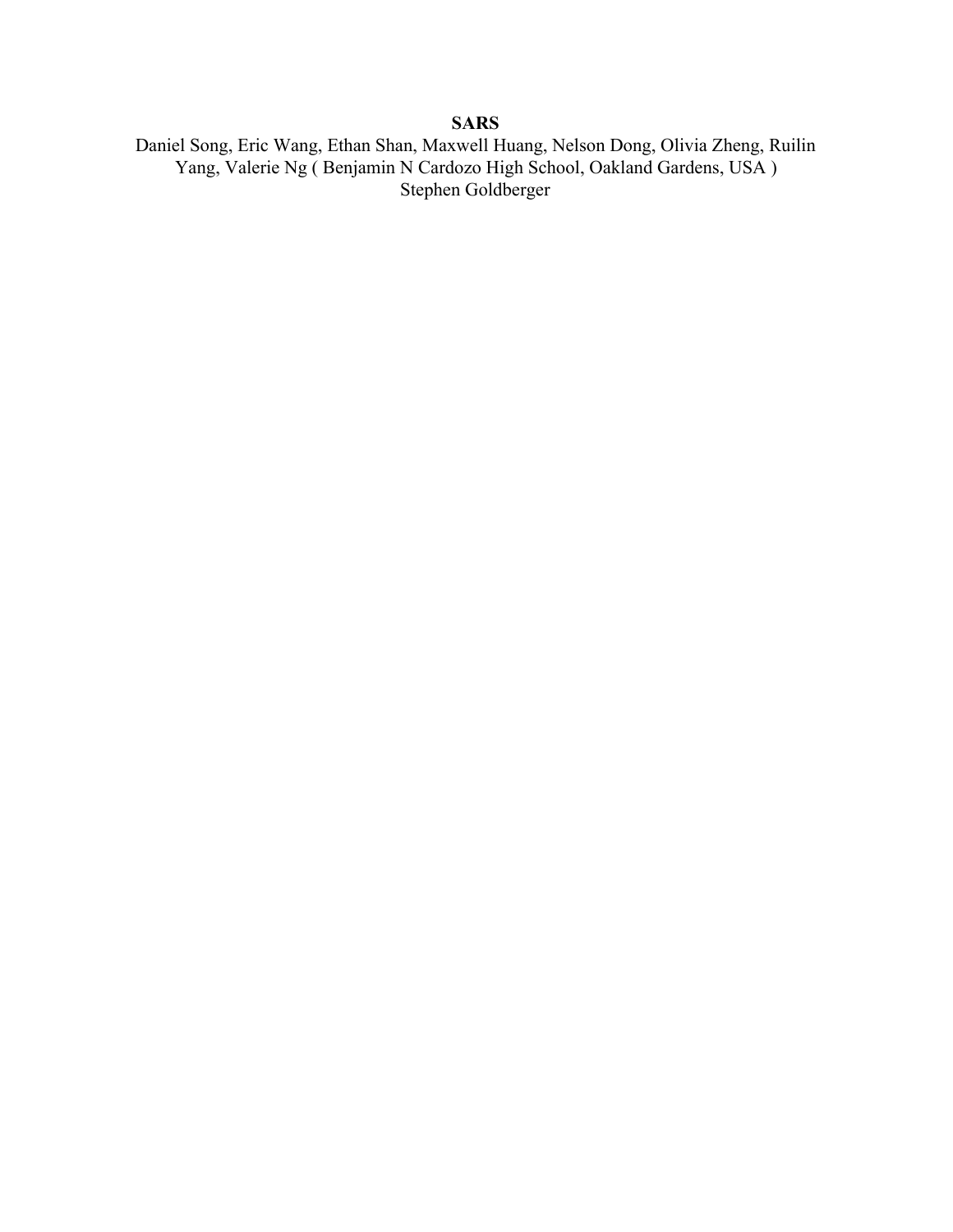## **Introduction (**Written by entire team, Eric Wang)

SARS, severe acute respiratory syndrome, was a pneumonia-like illness that spread globally in 2003. After making its first appearance in the Guangdong province of southern China, SARS then rapidly spread to both neighboring and distant countries in the months that followed. As a result, many cities implemented strict health measures to combat the spread and contain the virus. Due to the travel restrictions advised by the WHO and temporary sanctions placed on China, the economy diminished noticeably in the latter half of 2003 and early 2004. Intense backlash was directed towards the Chinese government for its censorship and suppression of information regarding the initial spread of the virus. Many others criticized the World Health Organization for not declaring an emergency early enough in the beginning of 2003.

## **Origin of SARS** (Valerie Ng)

The SARS virus was first identified in the Guangdong province of southern China in 2002. On January 2, 2003, two pneumonia-like cases in the city of Heyuan were transmitted to several healthcare workers at the Guangzhou Chest Hospital (Meirion, 2004). This then led to an investigation by the Guangdong Provincial Center for Disease Control and Prevention, where they found more cases in six other cities (Foshan, Jiangmen, Zhongshan, Guangzhou, Shenzhen, and Zhaoqing) from November 2002 to mid-January 2003. The SARS infection spread rapidly from China to other Asian countries. Several cases were also recorded in four European countries and a severe outbreak began in Toronto, Canada.

There are many theories on the origin of SARS. According to the National Health Services (NHS), there were additional smaller SARS outbreaks linked to a medical laboratory in China in 2004. Public suspicions were raised due to the fact that the virus was being tested early on in a laboratory without the citizens being properly informed. Some theorized that a Chinese scientist had come into direct contact with a sample of the SARS virus; he then spread the virus to his fellow scientists and people in contact with him, thus starting chains of infections. Another dominant theory for the SARS epidemic was the "animal to animal" then "animal to human" transmission conjecture. Bats were believed to be the original vectors of SARS; they were brought to Southern Chinese wildlife markets where their feces would spread the virus to civet cats. When these civets were later slaughtered by humans, SARS would then enter the human bloodstream. After this original infection, the transmission of SARS-CoV was primarily from person to person. It was an airborne virus, so when an infected individual sneezed or coughed, viral particles were transmitted through small droplets of saliva (NHS, 2019). The virus was eventually contained through public health interventions such as isolating patients with the virus, quarantining thousands of people, and emphasizing the actions of "social distancing." There are a myriad of theories on the origins of SARS and still no definitive answers, making the origins of this global pandemic a mystery to this day.

## **Evolution of Medical Understanding** (Ruilin Yang, Daniel Song)

Throughout history, major civilizations have always sought to increase their medical knowledge and understanding. The Ancient Egyptians first attempted to diagnose and treat about two hundred diseases, whereas the Ancient Greeks focused on identifying pathological features, such as inflammation, and began dissection practices. However, at the time, these symptoms were not tied to pathogens due to the dominant humoral theory, a flawed ideological system that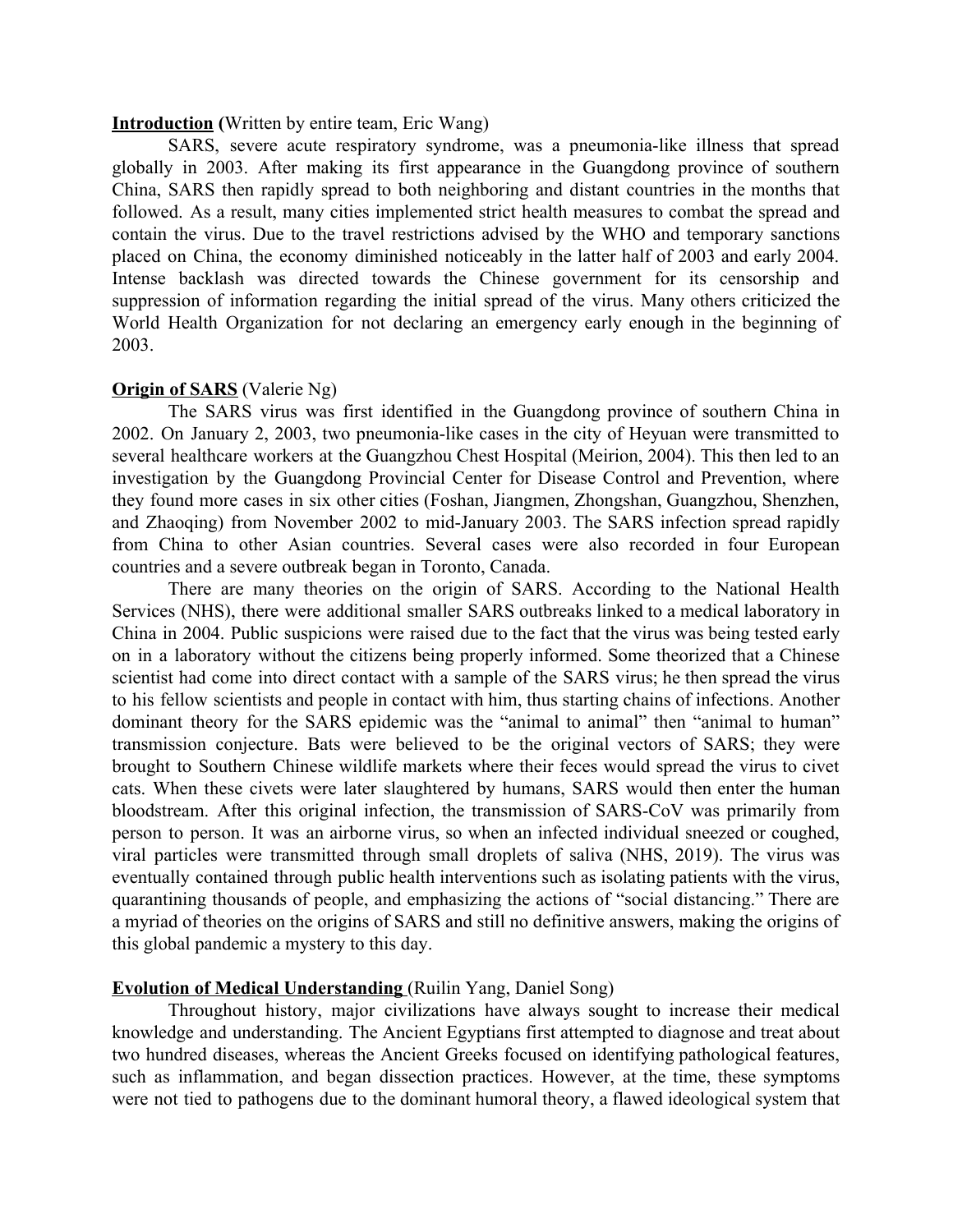has affected medication for almost a millennium. Brought to light by Greek physician Hippocrates of Kos, known as "the father of medicine," the theory of humorism described four primary "humors" essential in keeping the body balanced: black bile, which is secreted by the spleen and supposedly causes depression; yellow bile, which can cause aggression when released in excess by the gallbladder; blood, which is released by the liver and causes positive and cheerful behavior; and phlegm, which is associated with the lungs and causes apathy or calmness. Scholars used this theory for many aspects in the observation and diagnosis of a patient.

Likewise, in Ancient China, the *qi* and *yin yang* theories were built on a belief of a couple of cardinal components used to explain natural occurrences. However, there were suspicions of invisible "seeds" of disease that would infect a person if inhaled or ingested. These seeds were thought to reinfect a person if they were still lurking within the body. However, the humoral theory overrode any push for acceptance of this primitive form of the later germ theory of disease. This "seed" concept gave way to the miasma theory, which implicated "bad air" in causing illness. The Renaissance and the Enlightenment brought about new observations and discoveries that dealt significant blows at the humoral and miasma theories. More scholars began to have a more profound understanding of the body. Physicians and biologists began using more advanced light microscopes to examine and discover organic tissue. Giovanni Battista Morgagni published two significant books in the 18th century, drastically changing the medical world through his written accounts and observations of autopsies that suggested that diseases originate in specific organs and tissues. By the 1800s, many physicians were more receptive to the fact that diseases could be transmitted through contact. Dr. Oliver Wendell Holmes published a research paper in 1843 suggesting that childbed fever could've been spread by doctors' unwashed hands. In 1860, Louis Pasteur proved the existence of germs and its role in diseases. The work of Pasteur and others, such as Robert Koch, formed the foundation of microbiology, which has come to save countless lives as humans finally started to unearth the secrets of pathogens and find ways to combat them.

SARS differed from earlier plagues in that it was one of the first epidemics in this new era of global economic development and the strengthened scientific power. With growing insights of microbiology, the medical community was able to quickly identify the SARS virus, determine its viral genome sequences, establish epidemiological models, and develop diagnostic technologies. This enabled them to accelerate drug and vaccine research, advancing protective measures against the virus. Identifying SARS infection in a person requires a polymerase chain reaction (PCR) test that detects the viral RNA within human cells. Laboratories follow strict standard criteria to confirm positive or negative results. Though some PCR-kits are commercially available, a laboratory test is recommended due to its improved accuracy. The sensitivity of PCR tests can easily be influenced by the specimen or even the time at which the patient is being tested. To increase sensitivity accuracy, multiple samples or parts of the body should be examined in the test. On the other hand, to check whether someone has antibodies for SARS, ELISA or IFA tests would be used. During this SARS prevention and control period, the infrared thermometer was invented by a high tech company in Shenzhen, China to detect fever or body temperature without requiring close contact with a patient's mucous membranes. The expeditious development of technologies and microbiology accelerated the process of controlling pestilences.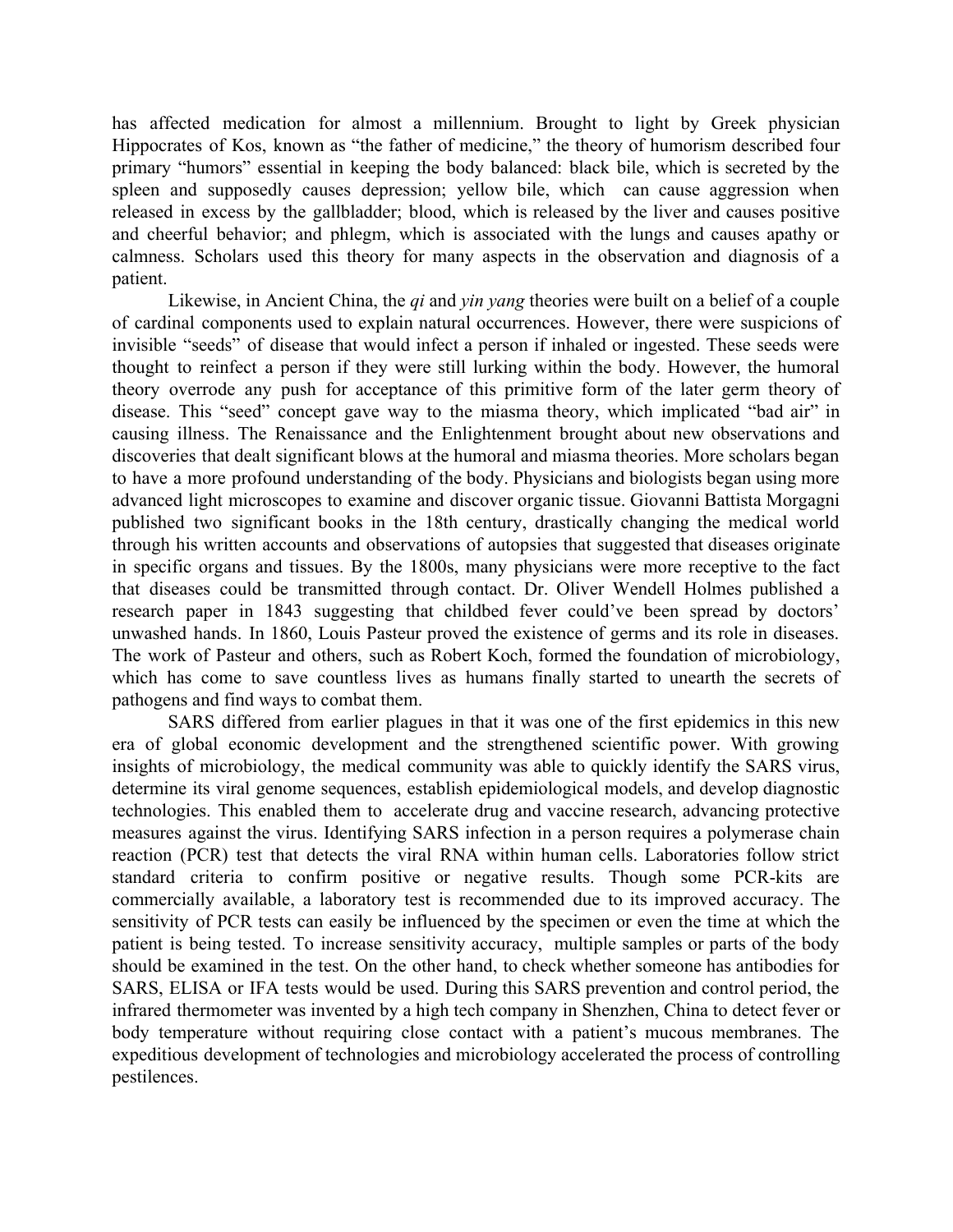The field of public health has made rapid progress since SARS. It was clear that the health system needed to be improved to prevent the outbreak of plagues. Feng Zijian, Deputy Director-General of the Chinese Center for Disease Control and Prevention, said that: "SARS allowed Chinese medical and health system to vigorously expand" (China CDCP). From 2003 to 2006, China invested 25.7 billion yuan (equivalent to \$3,704,557,854) to improve the public health system's response to potential future disease outbreaks. In 2006, the Chinese Ministry of Health announced the establishment of a new disease prevention and control system, with a disease communication and notification system that covers over 95% of the country's population. In the two decades that followed, countries strived to improve their defenses against viral attacks, while doctors and scientific researchers continued to improve medical standards. There are lessons to be learned from every epidemic. In order to keep societies safe and healthy, researchers and scientists began to develop medications to control bacteria and viruses in the body. By the early 20th century, antibiotics had been invented to suppress the risk of bacterial infection and vaccines were invented to combat viral diseases. From the epidemic and all its associated consequences, experience was gathered to learn how to better protect society against viruses.

#### **Information and Disinformation** (Olivia)

While previous epidemics like the Black Death rampaged through towns and cities with no centralized means of sharing information, the SARS epidemic struck modern cities that should've had constant readily accessible updates about the virus on the internet. Yet, residents of China found themselves in the dark. Despite the various digital modes of communication at the government's disposal, the lack of information sharing in modern China in 2003 meant the SARS epidemic ended up paralleling plague societies in the fourteenth century.

On January 2, 2003, health experts sent to Heyuan diagnosed the unknown illness presented and reported it to the provincial government and the Ministry of Health, who sent another team of experts to Heyuan. The report that the second team sent back to the provincial health bureau failed to mention that the disease showed significant contagiousness and didn't call for strict preventative measures (Huang, 2004). This same obscurity of the lethality of the disease was prevalent during the onslaught of the Black Death as well. Without understanding what the plague was, people were unable to protect themselves appropriately. Only top health officials were allowed access to the report; after they discussed the potential contagiousness, a bulletin was distributed to hospitals across the province. Unfortunately, because many healthcare workers were celebrating Chinese New Year at the time, few received the warning, and the incident of the disease was classified as a state secret, barring any reports on it with threat of persecution (Huang, 2004). This secrecy is just one example of the Chinese government's dangerous media censorship. The disease's risk was also severely downplayed, and reports on the virus were paused for over a month when the media began questioning the government's handling of the outbreak. This concealment of information was an attempt by the Chinese government to maintain economic stability and prevent public panic, but this silence accomplished neither goal and only allowed the virus to spread for months before proper action was taken. Even within the government, there was a lot of disinformation. Lower-level government officials warped figures as they reported to higher-level officials, out of the fear that pessimistic numbers from their jurisdictions would prevent them from receiving promotions (Huang, 2004). Conversely, during the Black Death, mortality figures were actually recorded as accurately as possible and were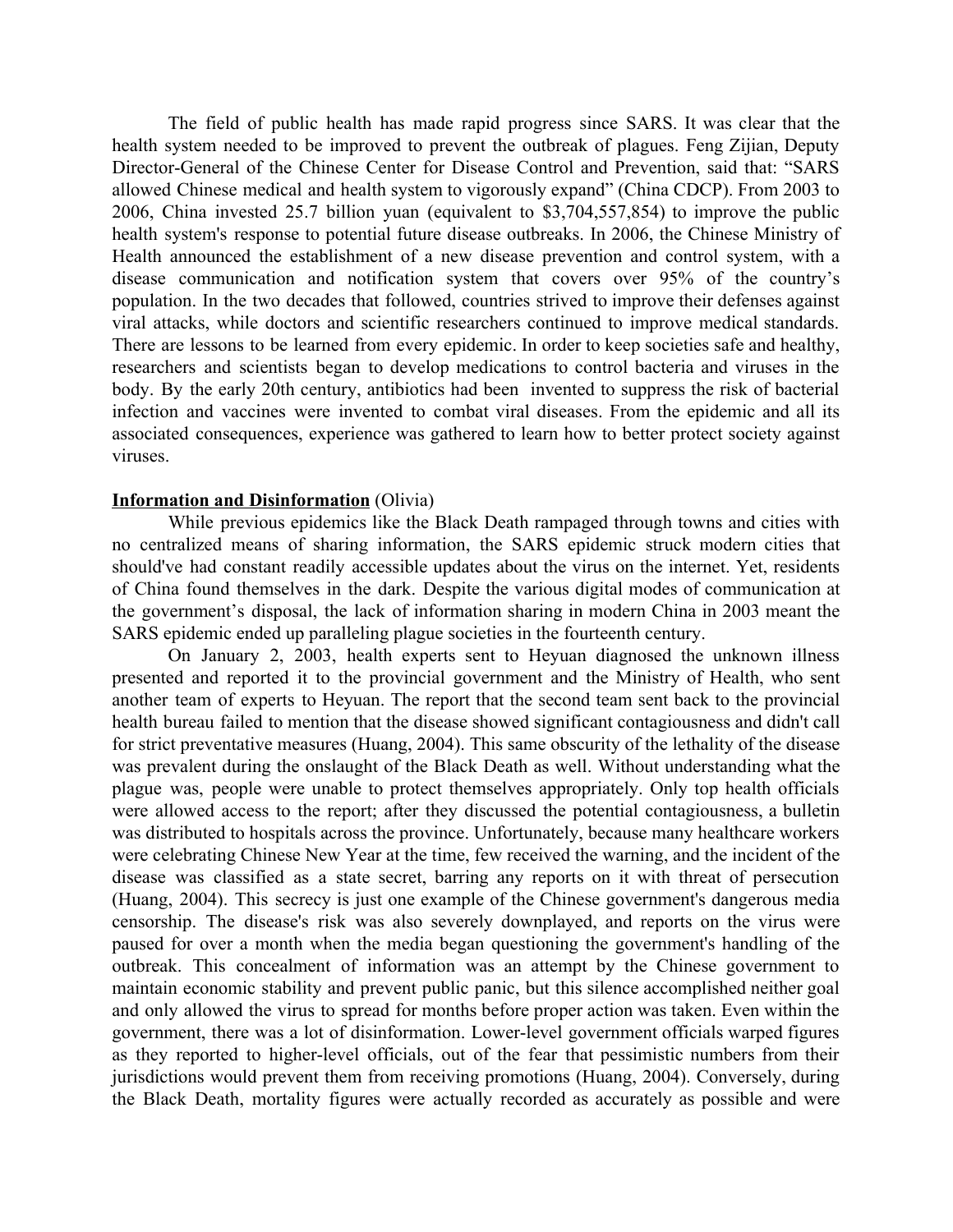made available to the public through bills of mortality. This stark contrast in clarity explains why a nation with modern technology still experienced so much confusion amidst an epidemic.

Rumors are often born from the unknown, as they were seen in both the bubonic plague and the SARS outbreak. The Hong Kong government had to send millions of text messages to residents when a teenager's hoax tricked many into thinking the city was going to be barricaded, prompting panic-buying (McCullagh, 2003). A rumor that bananas grown on a southern island contained viruses similar to SARS also pushed the Chinese Agriculture Ministry to debunk the lie (Reuters, 2007). These rumors heightened the rising panic already felt by Chinese citizens during the SARS outbreak.

Prevention methods and cures for both the bubonic plague and SARS were often littered with rumors and misconceptions as well. Doctors frequently used herbs and flowers during the spread of the Black Death as a way to ward off foul smells, which they believed would spread the plague according to the aforementioned miasma theory. Similarly, during the SARS outbreak, many people believed that several procedures (including blasting firecrackers, drinking mung bean soup at midnight, and disinfecting the air with vinegar) could protect them from the virus, even though there was absolutely no scientific backing (Tai and Sun, 2004).

Some rumors also fueled prejudice and scapegoating against certain ethnic groups. There was a notion that the plague was caused by Jews who had poisoned wells to kill Christians, leading to the persecution and killing of thousands of Jews. In reaction to SARS, racism toward Asian-Americans, particularly Chinese-Americans, was intensified and many Chinese saw themselves as heavily stigmatized. In both outbreaks, this widespread fear was the result of ignorance and pre-existing tensions. There was a hidden economic drive fueling the mass murdering of Jews, who were often competitors for merchants and traders that owed the Jews money. By persecuting their rivals, people were relieved of their debt and gained the redistributed wealth and possessions of Jews. Conflicting religious beliefs had also been a source of dispute between Christians and Jews for hundreds of years prior to the Black Death.

Similarly, Anti-Chinese sentiment had taken root in the United States long before the SARS outbreak. From Americans' fears of losing their jobs to cheap Chinese labor during the Industrial Revolution to the San Francisco plague of 1900-1904 that Chinese-Americans were blamed for, the fear of Chinese-Americans during the SARS outbreak was yet another display of xenophobia. A widespread rumor that a Vietnamese restaurant owner had died of SARS in New York City's Chinatown contributed to a plummet in business, with business owners in the area seeing 30-70% losses (Eichelberger, 2007). 14% of Americans admitted to avoiding Asian stores during the outbreak (Eichelberger, 2007). Although it never reported a single case of SARS, Chinatown was deemed a site of contagion (Eichelberger, 2007). Failure on the government's part of keeping the public informed amid crisis can lead to the dangerous spread of false information. This disinformation can cause unnecessary panic that builds off of preexisting bigotry, ultimately perpetuating fear toward specific groups.

## **Public Measure** (Nelson Dong)

A crisis as significant as the SARS outbreak required the intervention of government services as well as the cooperation of the public to take control of the virus. Many public measures arose to prevent or mitigate the spread of the virus. The WHO, an international health organization, played one of the most prominent roles in combating the transmission of the virus and achieving the quick and successful containment. GOARN, the Global Outbreak Alert and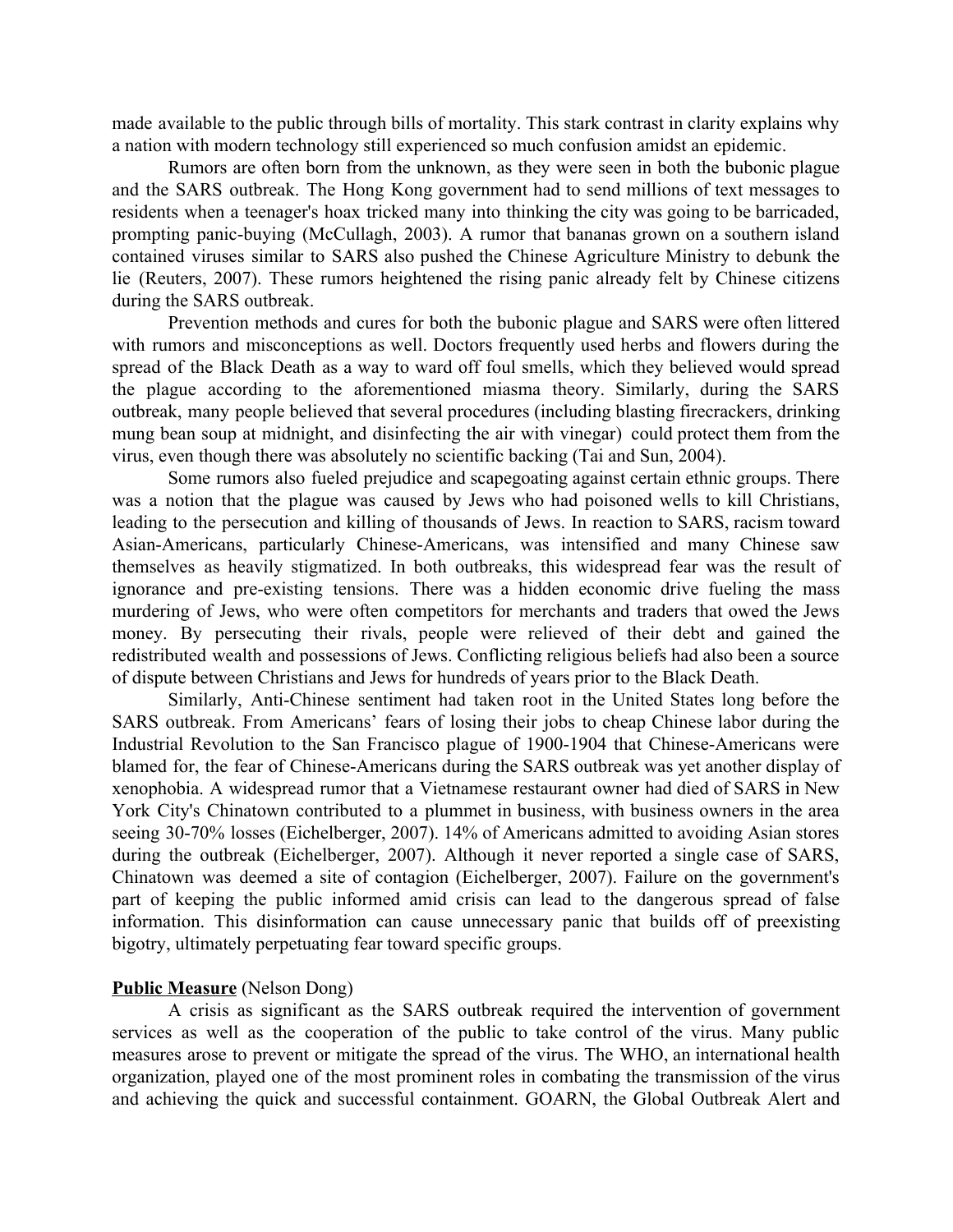Response Network, and its 115 constituent partners worked with the WHO to create and execute a plan that effectively stopped SARS in less than four months after its initial recognition as a global health threat. With these programs, the general public was warned about the symptoms of this new illness and advised methods of prevention.Guidelines were created on many aspects of the outbreak, including case management, infection prevention and control, blood safety, traveling, mass gathering, etc. These detailed guidelines labeled the steps for citizens to take, adequately informing the public of the crisis at hand and advising smart action in nearly every situation regarding the virus. For instance, the guidelines in terms of traveling and mass gatherings state that "a person who has been in close contact or think he or she has been in close contact with a person suspected of SARS over the last 10 days, should not leave his/her country and should contact the national health authorities of his /her country" (WHO, 2003). In addition to giving direct support to the WHO, many GOARN partners also participated in other activities, such as: ensuring that marginalized areas of society received help, "addressing humanitarian aspects of the response and preparedness activities," (Mackenzie, 2004) and establishing surveillance networks to monitor the spread of the virus. These steps from the WHO helped healthy individuals remain safe, while isolating and reducing the transmission risk of patients already carrying SARS. This process was mainly implemented within hospitals and though it varied between countries, most followed similar procedures to ensure the safety of everyone in the hospital. An example of these infection-control measures was Toronto Public Health's combat against the nosocomial illness. Toronto, the site of the most substantial SARS infection in North America, was able to sharply drop its transmission rate, limiting the disease to those who were in close contact with hospitals or to the infected's household. Toronto Public Health's infection-control measures were based on the knowledge that SARS symptoms begin showing after approximately seven days due to the 2 to 7 day incubation period. With this in mind, they prepared patients for a ten-day quarantine period after confirming that they had the virus. From then on, they had an intensive follow-up period where the hospital had daily check-ups with the patients and searched for any cases of secondary infection among those who had made contact with the patients more than ten days after their last exposure. Through these efforts, the hospital was able to identify many positive and potential SARS cases, with a positive predictive value of 96.1% and less than a 8% misclassification rate of cases, according to the Toronto Public Health data (Svoboda, 2003). Toronto's effort in halting the spread of SARS epitomized fast and acute control. As the largest outbreak site in North America, Canada responded rapidly to halt the spread of the virus, implementing extensive measures to protect the non-infected and isolate and trace the infected.

## **Social and Economic Consequences** (Ethan Shan)

The SARS outbreak created a sense of danger and an impactful change in society that would later serve as an example of how such pandemics should be dealt with. The risk of infection led people to engage in practices such as quarantining, which profoundly affects the physical and mental health of the people and the nation's financial state (Qiu, W., Chu, C., Mao, A., & Wu, J., 2018).

SARS took a toll on the physical and mental health of those affected. China experienced widespread panic from the virus, since most of the information people received was through internet rumors rather than official government-advocated information. The Chinese government failed to release accurate information about the virus, forcing the public to stick to what they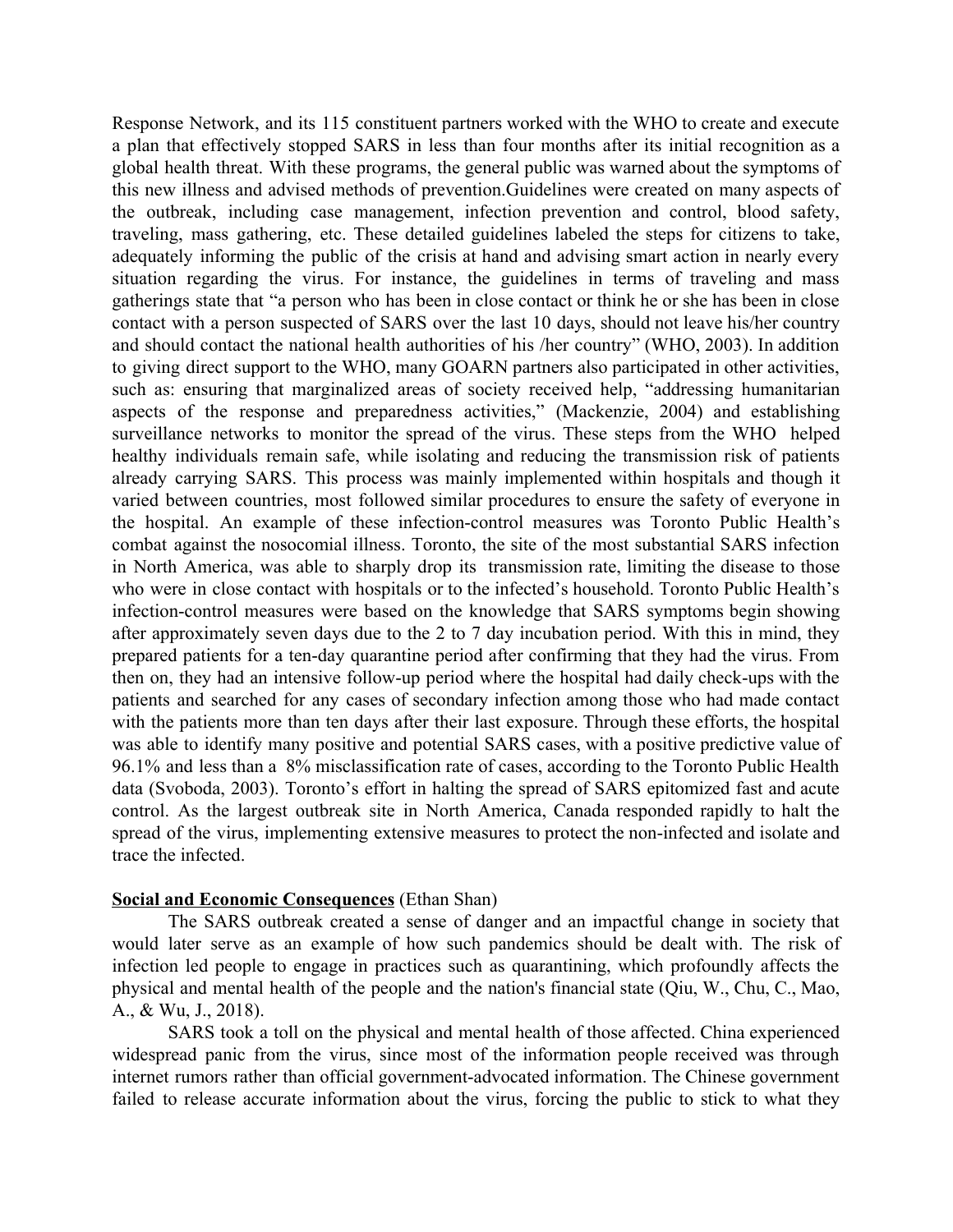heard through their friends and family. This panic led to mass buying of drugs and items such as *Radix isatidis* and vinegar, all widely believed to cure the virus. As more time passed and official information was still hidden from the public, more people found what they saw on social media groups and the internet to be factual. Soon enough, people were wearing masks in public and taking action. Some people criticized the health department for not releasing accurate information about the virus, attracting the attention of the international community (Qiu, W., Chu, C., Mao, A., & Wu, J., 2018). The 2003 SARS outbreak infected 8,098 people worldwide and killed 774 (CDC, 2017). Many had to cope with the loss of a loved one. Despite this devastation, this virus has undeniably shown that an emergency response with the quick spread of information and attention can quell the severity of the illness. SARS has managed to change the public and political opinion on diseases, as well as the dangers they can pose and how to better prepare for future outbreaks.

As the need for safety and resources grew, companies either got flooded with customers or lost business. To protect themselves and other countries, Asian countries closed off transportation in and out of its skies and ports. Tourism and its related businesses were severely affected, and the demand for hotels decreased by 60%. Travel to affected areas also saw a decrease of 50-70%. The need for food, clothing, transportation, and entertainment significantly decreased as well. Officers from the Agricultural and Health Departments in China have noted that "During SARS in Shanghai, there were not many people on the street and almost no people in entertainment clubs, restaurants and gymnasiums, which caused a very large impact on the whole social and economic life"(Qiu, W., Chu, C., Mao, A., & Wu, J., 2018). Such businesses that relied on the influx of customers saw severe losses as people stopped going outside in fear of the virus. The anxiety over contracting SARS decreased social exchanges and, in turn, reduced families' incomes. The demand for virus prevention products and healthcare also increased, putting further financial pressure on families.

From a broader perspective, many countries suffered impacts to their own national economy. Due to the risk of spreading the disease to other nations, countries such as China significantly reduced the amount of goods and trade that went between borders. Asia's most extensive manufacturing base, Dongguan, saw a decrease in the number of orders from Hong Kong by 33%. SARS also affected foreign investors who were looking to China for opportunities. The presence of the virus and the flawed response of the Chinese government caused foreign investors to become concerned about the quality of Chinese institutions and their future growth potential. Foreign investment flows into countries like China saw a significant decrease as investors lost their trust in the integrity of their original interests. Overall, China saw a 1% decrease in GDP as well as suffering a global macroeconomic loss of 30-100 billion USD.

## **Conclusion** ( Written by entire team, Valerie Ng )

The SARS virus led to tremendous adverse impacts on the global population's health and economy. Since its original outbreak in 2003, China has established and strengthened a national surveillance system to prevent future outbreaks. They have also expanded their laboratory capacity for additional research to be done on pathogens, allowing them to study more effective prevention methods for the future.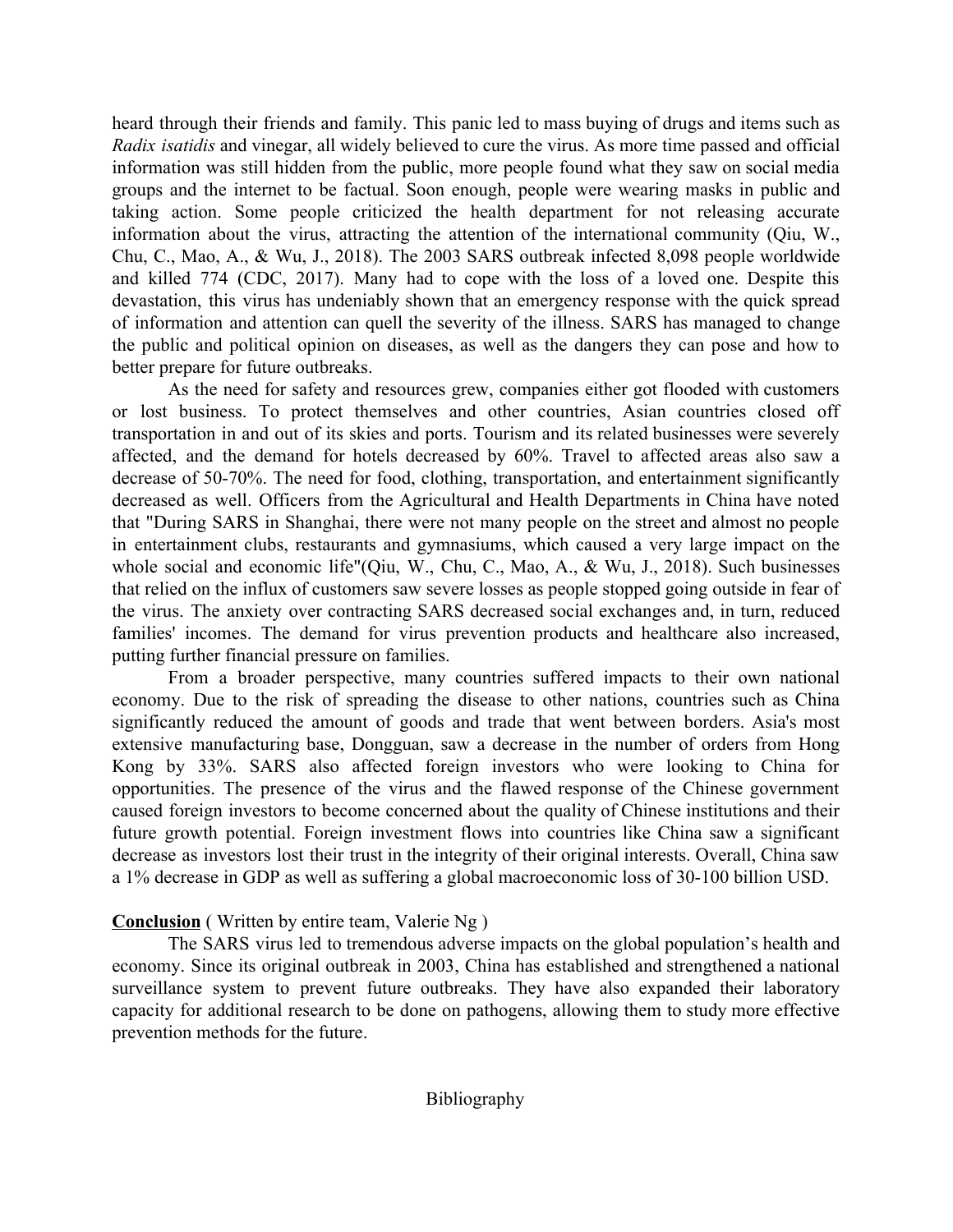- Abdullah, Abu, et al. "IMPACTS OF SARS ON HEALTH CARE SYSTEMS AND STRATEGIES FOR COMBATING FUTURE OUTBREAKS OF EMERGING INFECTIOUS DISEASES." *National Center for Biotechnology Information*, National Academies Press, 2004, www.ncbi.nlm.nih.gov/books/NBK92485/.
- Bell, David M, and World Health Organization Working Group on Prevention of International and Community Transmission of SARS. "Public Health Interventions and SARS Spread, 2003 - Volume 10, Number 11-November 2004 - Emerging Infectious Diseases Journal - CDC." *Centers for Disease Control and Prevention*, Centers for Disease Control and Prevention, 2004, wwwnc.cdc.gov/eid/article/10/11/04-0729 article.
- Chew, Suok Kai. "SARS: How a Global Epidemic Was Stopped." *Bulletin of the World Health Organization*, vol. 85, no. 4, Apr. 2007, p. 324, doi:https://doi.org/10.2471/BLT.07.032763.
- Cox, Elizabeth. "Can You Outsmart the Fallacy That Fooled a Generation of Doctors? Elizabeth Cox." *TED*, TED-Ed, 10 Aug. 2020, ed.ted.com/lessons/can-you-outsmart-the-fallacy-that-fooled-a-generation-of-doctors-eliza beth-cox.
- Eichelberger, Laura. "SARS and New York's Chinatown: The Politics of Risk and Blame during an Epidemic of Fear." *Social Science & Medicine*, vol. 65, no. 6, 2007, pp. 1284–1295., doi:https://doi.org/10.1016/j.socscimed.2007.04.022.
- Huang, Yanzhong. "THE SARS EPIDEMIC AND ITS AFTERMATH IN CHINA: A POLITICAL PERSPECTIVE." *Learning from SARS: Preparing for the Next Disease Outbreak: Workshop Summary.*, U.S. National Library of Medicine, 2004, www.ncbi.nlm.nih.gov/books/NBK92479/.
- Lee, Jong-Wha, and Warwick J McKibbin. "ESTIMATING THE GLOBAL ECONOMIC COSTS OF SARS." *Learning from SARS: Preparing for the Next Disease Outbreak: Workshop Summary.*, U.S. National Library of Medicine, 2004, www.ncbi.nlm.nih.gov/books/NBK92473/.
- M. J, et al. "THE WHO RESPONSE TO SARS AND PREPARATIONS FOR THE FUTURE." *Learning from SARS: Preparing for the Next Disease Outbreak: Workshop Summary.*, U.S. National Library of Medicine, 2004, www.ncbi.nlm.nih.gov/books/NBK92476/.
- McCullagh, Declan. "SARS: Panic or Plague?" *Reason.com*, Reason, 17 Apr. 2003, reason.com/2003/04/17/sars-panic-or-plague/.
- National Research Council (US) Committee to Update Science, Medicine, and Animals. Washington (DC). "A Theory of Germs." *National Center for Biotechnology Information*, U.S. National Library of Medicine, 2004, www.ncbi.nlm.nih.gov/books/NBK24649/.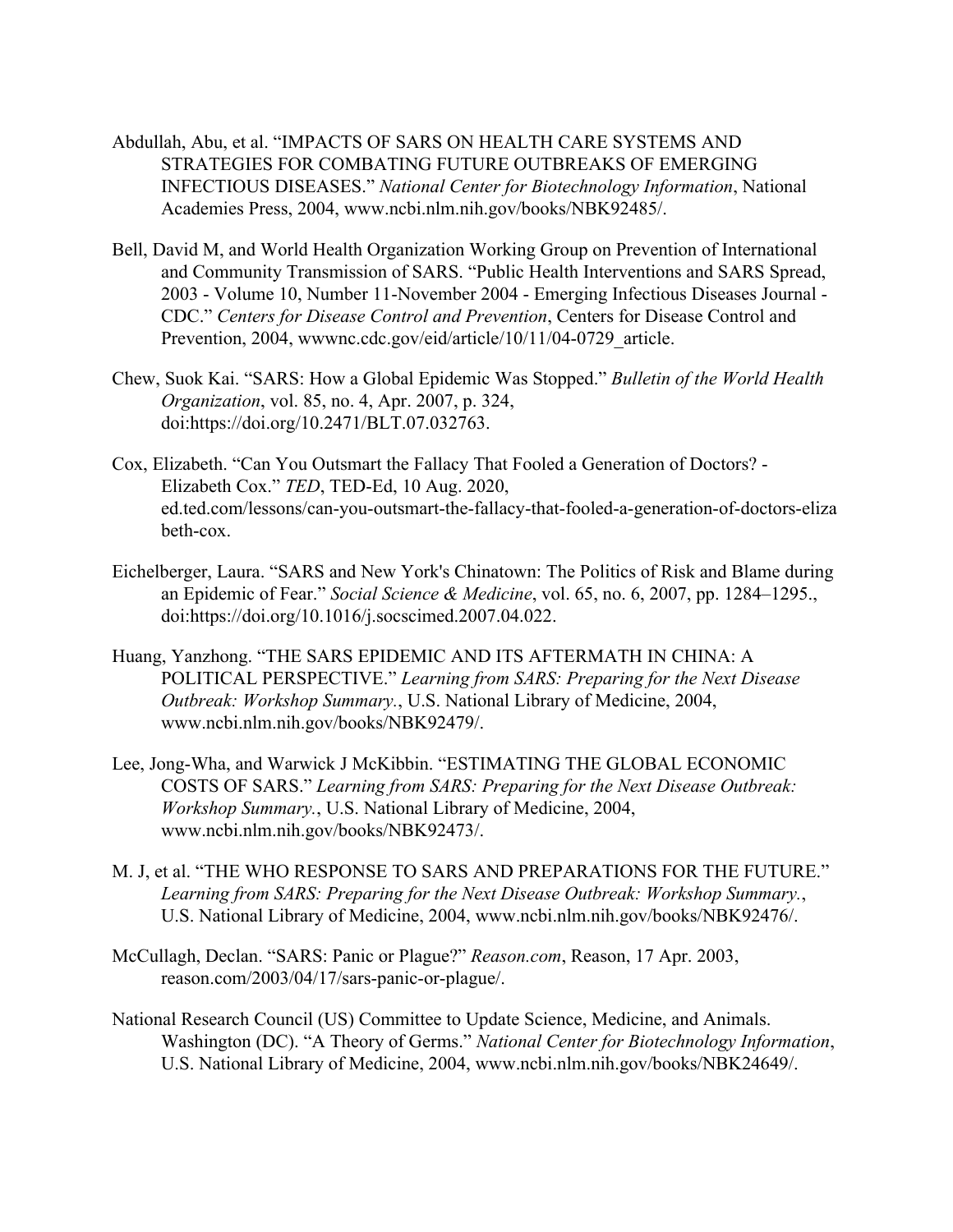- Person, Bobbie, and the NCIDSARS Community Outreach Team. "Fear and Stigma: The Epidemic within the SARS Outbreak." *Emerging Infectious Diseases*, vol. 10, no. 2, 2004, pp. 358–363., doi:https://dx.doi.org/10.3201/eid1002.030750.
- Qiu, Wuqi, et al. "The Impacts on Health, Society, and Economy of SARS and H7N9 Outbreaks in China: A Case Comparison Study." *Journal of Environmental and Public Health*, vol. 2018, 2018, doi:https://doi.org/10.1155/2018/2710185.
- Reuters. "China Appeals for Sense over Banana Virus Rumor." *Reuters*, Thomson Reuters, 24 May 2007, www.reuters.com/article/us-china-bananas/china-appeals-for-sense-over-banana-virus-ru mor-idUSPEK645420070524.
- Svoboda, Tomislav. "Public Health Measures to Control the Spread of the Severe Acute Respiratory Syndrome during the Outbreak in Toronto: NEJM." *New England Journal of Medicine*, New England Journal of Medicine, 3 June 2004, www.nejm.org/doi/full/10.1056/NEJMoa032111.
- Tai, Zixue, and Tao Sun. "The rumouring of SARS during the 2003 epidemic in China." *Sociology of health & illness* vol. 33,5 (2011): 677-93. doi:10.1111/j.1467-9566.2011.01329.x
- 中青再线. "SARS十年, 就这样改变了中国 [Ten years after SARS, China has changed]." 27 Feb. 2013, http://qnck.cyol.com/html/2013-02/27/nw.D110000qnck\_20130227\_1-28.htm.
- Tweel, James, and Clive Taylor. "A Brief History of Pathology." *Virchows Archiv*, vol. 457, 2010, pp. 3–10., doi:https://doi.org/10.1007/s00428-010-0934-4.
- United Kingdom National Health Service. "SARS (Severe Acute Respiratory Syndrome)." *NHS Choices*, NHS, 2019, www.nhs.uk/conditions/sars/.
- Van der Eijk, Philip, editor. "THE LEGACY OF THE HIPPOCRATIC TREATISE THE NATURE OF MAN: THE THEORY OF THE FOUR HUMOURS." *Greek Medicine from Hippocrates to Galen: Selected Papers*, by Jacques Jouanna and Neil Allies, Brill, LEIDEN; BOSTON, 2012, pp. 335–360. *JSTOR*, www.jstor.org/stable/10.1163/j.ctt1w76vxr.21. Accessed 16 Aug. 2020.
- Wenzl, Roy. "How Diseases Spread: Ways People Have Tried to Explain Pandemics Through History." *History.com*, A&E Television Networks, 8 Apr. 2020, www.history.com/news/how-infectious-diseases-spread-myth-superstition-theories.
- World Health Organization. "Chapter 5: SARS: Lessons from a New Disease." *World Health Organization*, World Health Organization, 2 Nov. 2010, www.who.int/whr/2003/chapter5/en/index4.html.
- World Health Organization. "Guidance for Mass Gatherings: Hosting Persons Arriving from an Area with Recent Local Transmission of SARS." *World Health Organization*, World